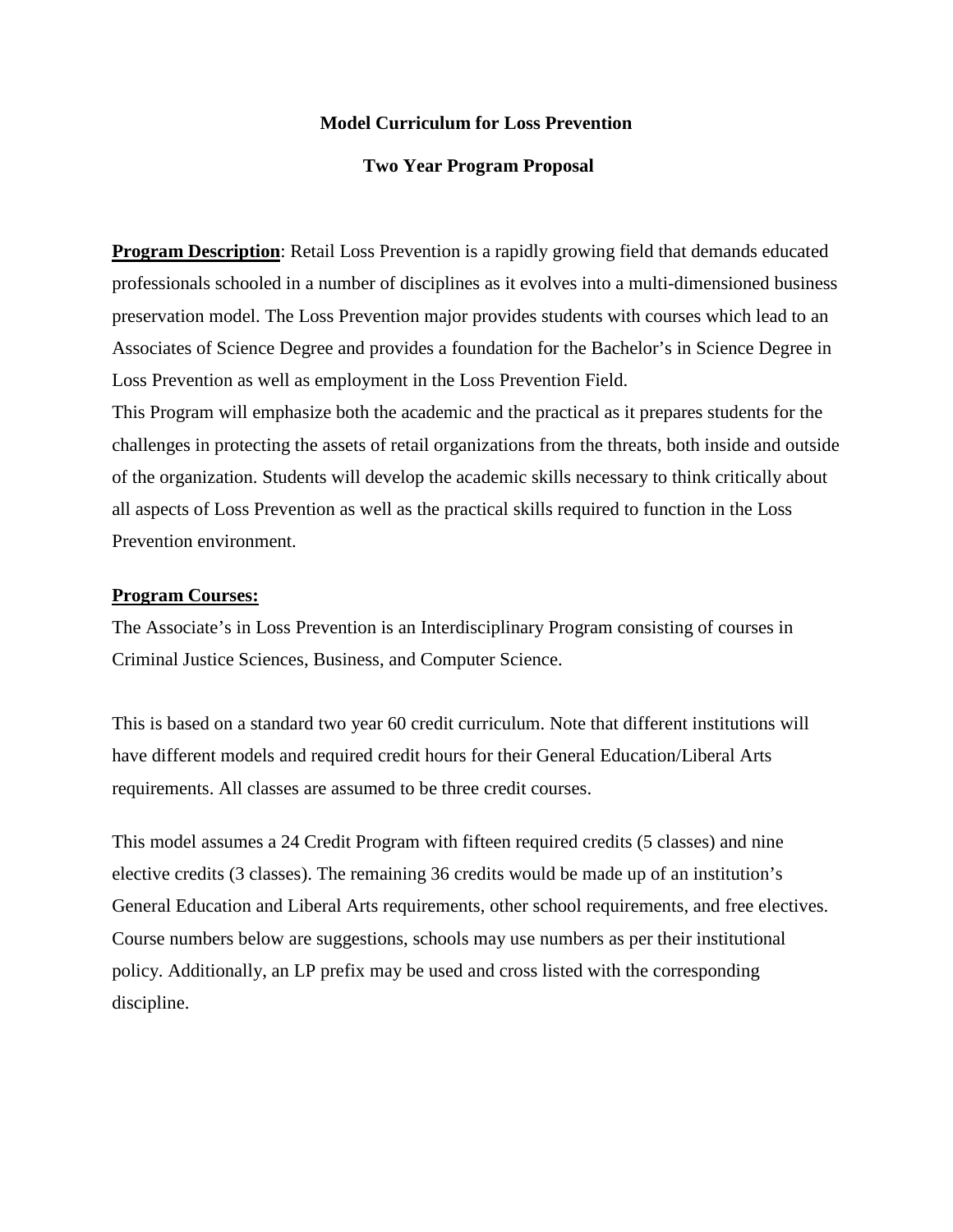## **Required Courses – 15 Credits**

| CJxxx         | Introduction to Criminal Justice           |
|---------------|--------------------------------------------|
| CJ/LPXXX      | Practicum                                  |
| CJ/BUSxxx     | Principles/Introduction to Loss Prevention |
| <b>BUSxxx</b> | Introduction to Business                   |
| <b>CSCxxx</b> | <b>Computer Applications</b>               |

# **Electives – 9 Credits**

| <b>CJxxx Crime Prevention</b>                | BUSXXX Accounting I or II                  |
|----------------------------------------------|--------------------------------------------|
| CJxxx White Collar Crime                     | <b>BUSxxx Financial Management I or II</b> |
| CJ/SSxxx Investigation                       | <b>BUSXXX Business Law</b>                 |
| CJxxx Fraud Investigation                    | <b>BUSxxx Human Resources Management</b>   |
| <b>CJxxx Physical Security</b>               | <b>BUSxxx Organizational Behavior</b>      |
| CJ/BUSxxx Workplace Safety (OSHA)            | <b>MATHxxx Statistics</b>                  |
| HMSVxxx Interviewing Skills (Human Services) | LPxxx Internship                           |
| CSCxxx Introduction to Information Systems   |                                            |

CSCxxx Cybersecurity

# **Course Descriptions**

**CJxxx Intro to Criminal Justice:** This course introduces students to the agencies, processes and theories involved in the administration of criminal justice. The learning objectives include - but are not limited to - examining the major components of the criminal justice system, including the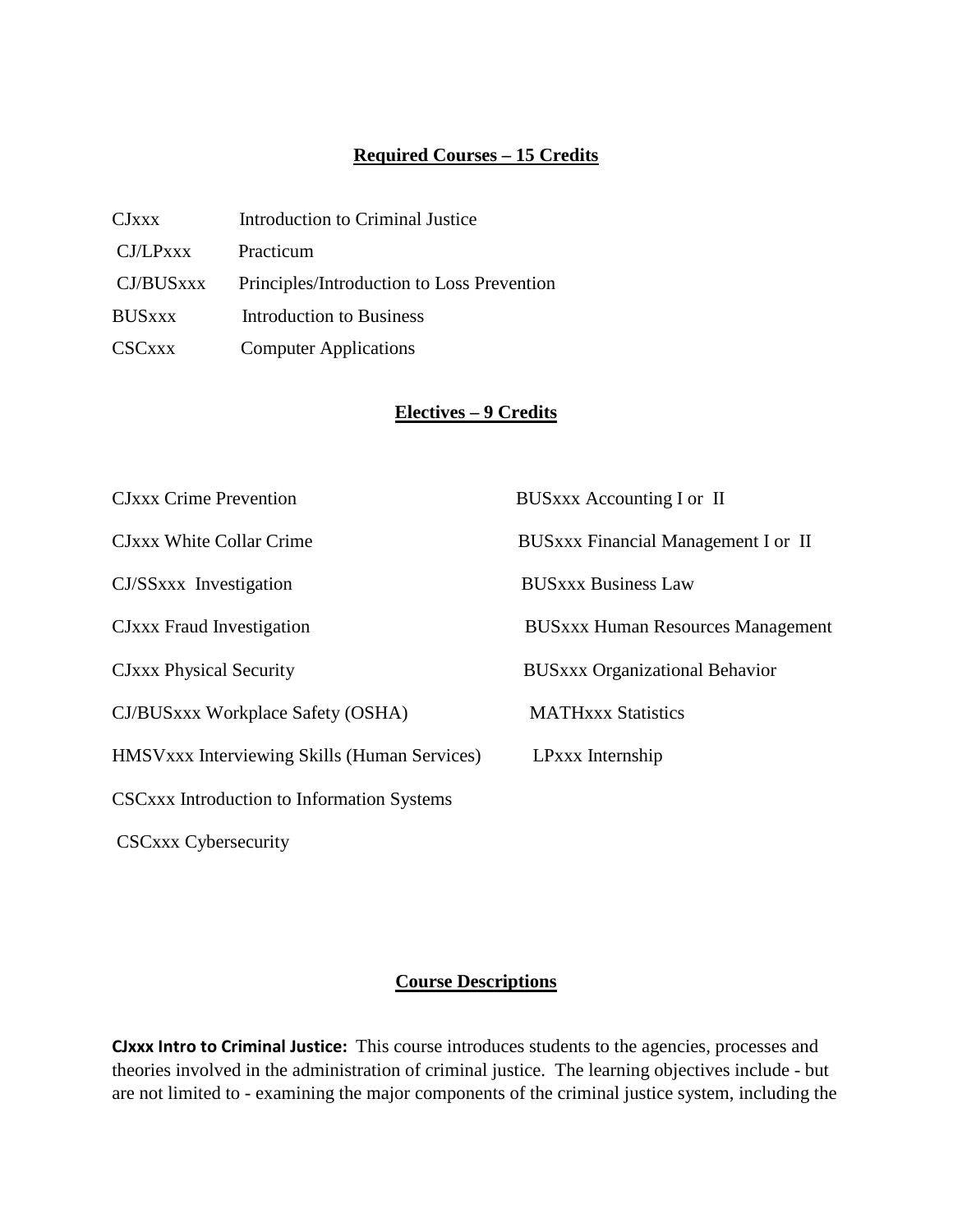police, courts and corrections and understanding contemporary criminal justice issues and challenges.

**CJxxx Criminal Investigation**: This course presents investigative theory, crime scene procedures, interviews and interrogations, and the collections and preservation of physical evidence. Learning objectives include – but are not limited to – understanding techniques for collecting evidence, practicing interviewing skills, and identifying appropriate investigative techniques for specific crimes.

**CJ or BUS Principles/Introduction to Loss Prevention:** This course serves is an introduction to the loss prevention field and focuses on retail loss prevention. Students will learn about the fundamentals of the field including asset protection, risk management, law of loss prevention, methods of and prevention of theft, both internal and external, and the development of asset protection programs.

**CSCxxx Introduction to Computer Applications:** Introduction to Computer Applications is a course designed to familiarize students with computers and their applications. It also emphasizes the use of computers and technology throughout high school, college, and future careers. Students will learn fundamental concepts of computer hardware and software and become familiar with a variety of computer applications, including word-processing, spreadsheets, databases, and multimedia presentations. Students will investigate Internet-based applications, work with email and learn how to browse the web. Coursework includes activities that explore social and ethical issues related to computers.

BUSxxx **Introduction to Business:** This course will expose you to business terminology, concepts, and current business issues. The intent is to develop a viable business vocabulary, foster critical and analytical thinking, and refine your business decision-making skills. These skills will be acquired by the reading materials, exercises, and research assignments in this course that simulate the workplace today

**CJxxx Crime Prevention:** Students will learn about topics to include reasons not to solely rely on the criminal justice system to prevent crime, crime data analysis techniques, crime problemsolving models, models of crime prevention, ingredients of successful private / public partnerships in order to prevent crime and simple methods of implementing and evaluating crime prevention initiatives. Upon completion of this crime prevention course, participants will have a working knowledge of key crime prevention concepts and be familiar with strategies to effectively prevent crime. The practical nature of the training means that the skills and knowledge gained through this training will be directly transferable to the workplace.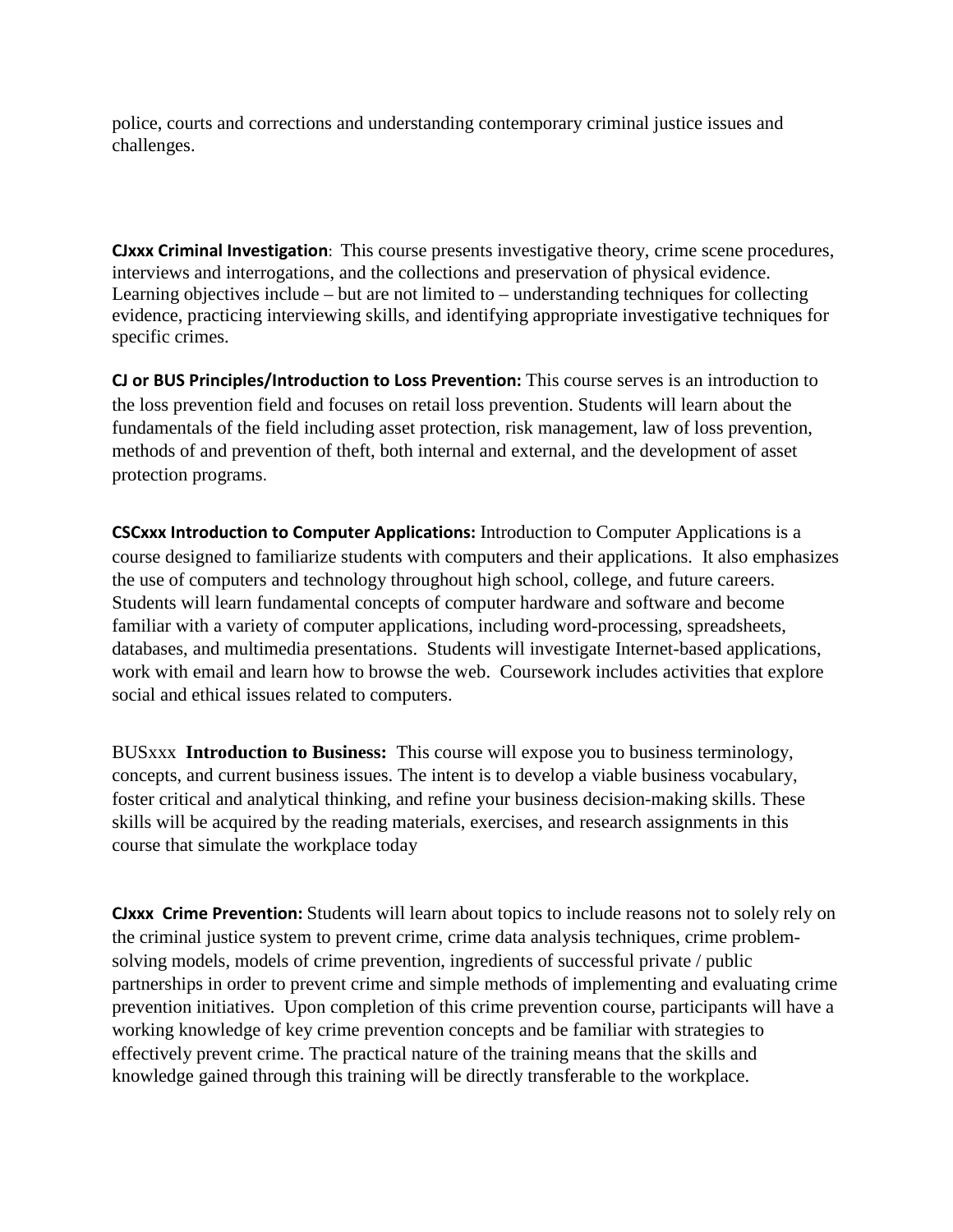**CJxxx White Collar/Organized Crime:** Introduction to White-Collar Crime provides students with an understanding of what white-collar crime is, how it works, and the extent to which it exists in our society. The wide range of topics analyzes the opportunity structures for committing white-collar crime and explores new ways of thinking about how to control it. Topics include theories behind white-collar crime, including social and psychological theories, routine activity, crime pattern, and situational crime prevention theories, laws that govern the securities industries, including the Securities Exchange Act and Sarbanes–Oxley, bank fraud, money laundering, racketeering, organized crime, crimes involving public officials, obstruction of justice, control and prevention of white-collar crimes and sanctions for white-collar criminals. Students should be able to demonstrate examples of what white collar crime is have understanding of measures put in place to identify actions.

**CJxxx Cybercrime/Cybersecurity:** Students will learn to protect an organization's critical information and assets by ethically integrating cyber security best practices and risk management through enterprise. Students will also learn processes to integrate continuous monitoring and real-time security solutions with information collection, collaboration, and analysis capabilities, improve cyber security situational awareness and deployment of countermeasures in industry and government, evaluate and assess the use of technology to support cyber security goals and objectives, participate in forensic analysis of cyber incidents and learn how to assist in recovery of operations, and formulate, update, and communicate short- and long-term organizational cyber security strategies and policies.

**CJxxx Fraud Investigation:** In this course, learners study the principles and methodology of fraud detection and deterrence. The course includes such topics as skimming, cash larceny, check tampering, register disbursement schemes, billing schemes, payroll and expense reimbursement schemes, non-cash misappropriations, corruption, accounting principles and fraud, fraudulent financial statements and interviewing witnesses.

**CJxxx Physical Security/Security Surveys:** In this course, learners understand how to manage the security of our information by identifying critical data security requirements and incorporating them into our processes and operations. Learners will study the standards and practices that are needed to meet a company's unique security needs. Students will understand how to protect data from theft, unintended disclosure, deletion, manipulation and other unauthorized use.. Learners will study security processes that are incorporated into our overall business processes while remaining focused on productivity and necessary access to needed data.

**BUSxxx Accounting I:** A study of the fundamental concepts and methodology of accounting. Students will learn the procedures of accounting for assets, liabilities, equity, revenues and expenses. Analysis and preparation of financial statements will also be stressed as well as an emphasis on problem solving using a computerized general ledger system and/or Excel.

**BUSxxx Financial Management:** This course introduces students to the forms and sources of financing business firms, large and small, corporate and noncorporate with an emphasis on financial planning and financial problem solving. Learning objectives include the goals and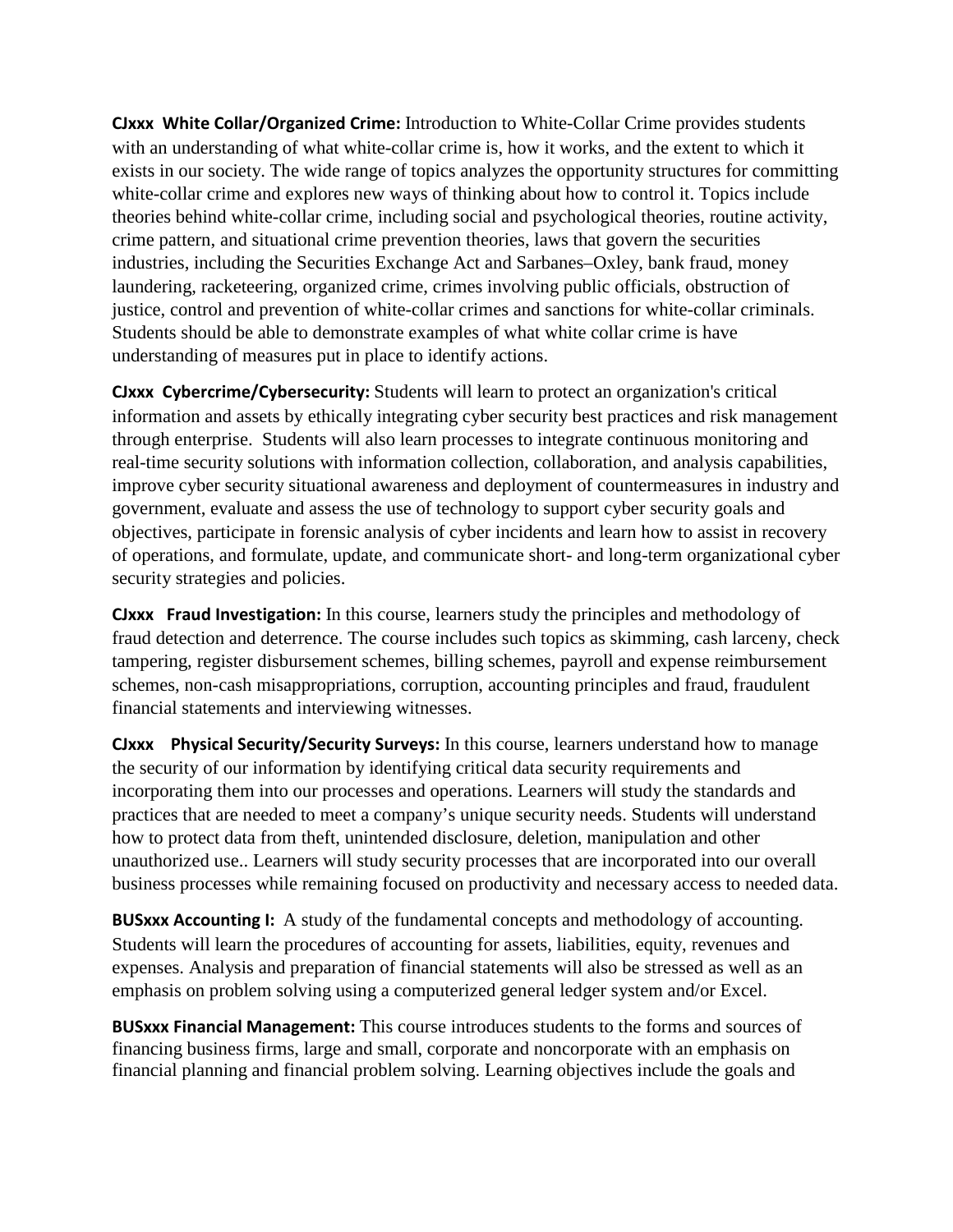functions of financial management, financial analysis and planning, and working capital management.

**BUSxxx Accounting II:** In this course, learners will promote efficient, accurate and timely execution of finance and accounting functions; utilizing the available information, tools and analysis that will contribute to the overall success of the organization. This course provides insight into the accounting function in modern business organizations. Learners define accounting terminology and explore its application to accounting principles. Learners also apply accounting cycle strategies to business financial events and prepare financial statements from accounting system data.

**BUSxxx Financial Management II:** In this course, learners gain and apply finance basics including the time value of money concepts, stock and bond valuation techniques, and capital budgeting processes. Learners also demonstrate ways the relationship of domestic and global financial environments affect financial markets.

**BUSxxx Business Law:** In this course, learners explore and articulate the influences on businesses of statutory, contract, and legal entity law. Learners evaluate the historical underpinnings and origins of the court system's ability to adjudicate commercial disputes. Learners also develop and demonstrate their legal vocabulary, an understanding of core legal concepts, and basic legal research skills.

**BUSxxx Human Resources Management:** This course is a survey of the human resources management (HRM) field and its function and role in the organization. Learners develop their knowledge of fundamental HRM principles and demonstrate competencies in areas such as compensation and benefits, legal requirements, and training and development.

**BUSxxx Organizational Behavior:** This course presents existing research, theories and models explaining how individual and group behavior and processes shape the internal dynamics of organizations. Provides the foundation to understand contemporary debates concerning alternative organizational designs and management practices. At the conclusion of the course it is expected that students will demonstrate knowledge and skills in several core areas. Specifically, students should be able to:

- Identify key theoretical aspects and practical applications of organizational behavior.
- Apply OB concepts and theories to analyze and improve work situations.
- Understand and leverage your own traits and OB competencies

**CJ/BUS Workplace Safety (OSHA):** This course provides an introduction to the Occupational Safety and Health Administration (OSHA) for owners and managers of small businesses. The goal of the course is to help participants gain an understanding of OSHA operations and procedures and learn how they can work with OSHA to prevent or reduce injuries and illnesses in their workplaces. Included in the course is information on the background of OSHA, standards, the inspection process, implementing a safety and health program, and assistance available to small businesses. The student will benefit by being able to:

Describe the tools OSHA uses to reduce workplace injuries and illnesses.